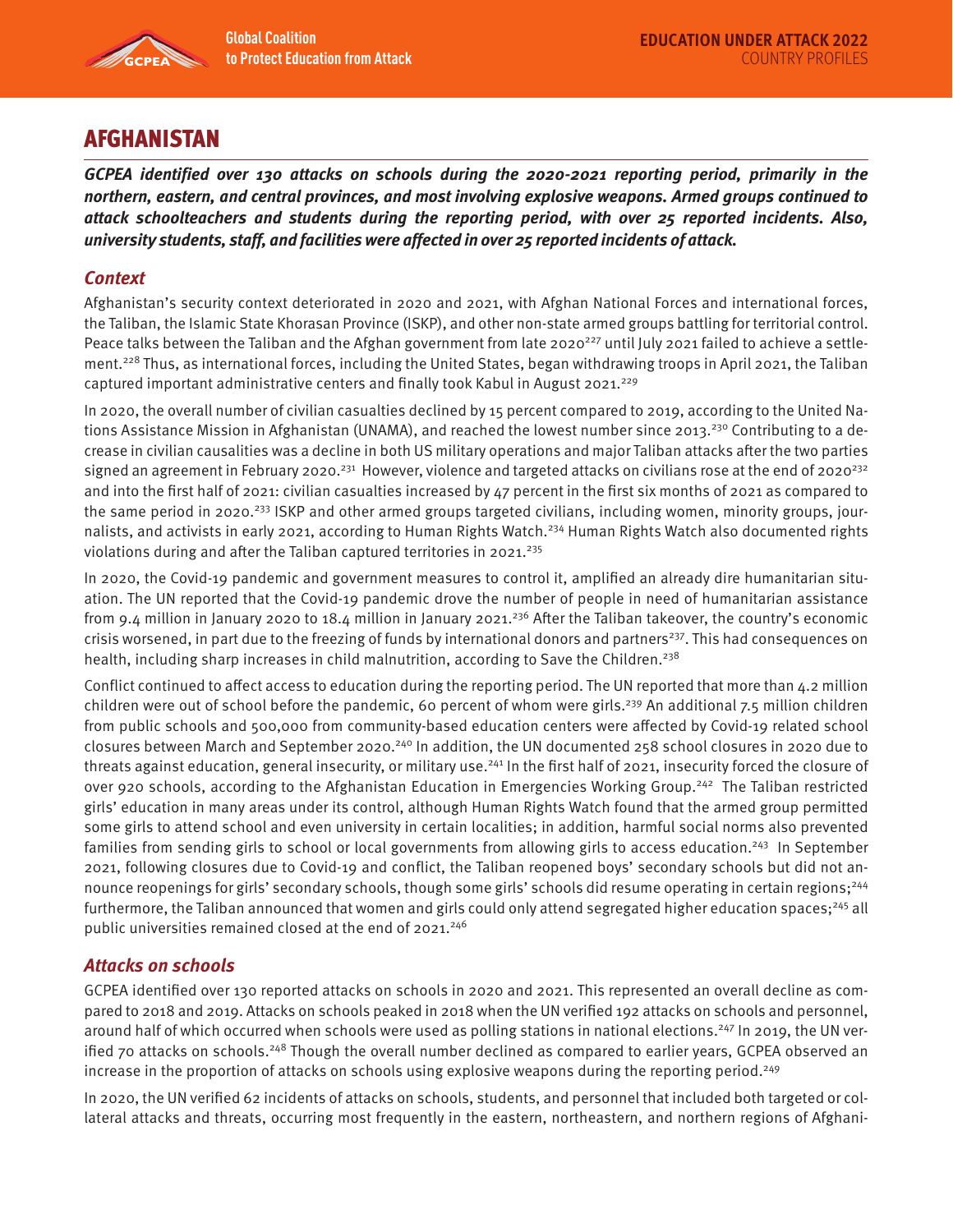stan.<sup>250</sup> The UN verified that the Taliban, "ISKP," and undetermined non-state armed groups perpetrated at least 22 of the attacks, whereas Afghan government forces perpetrated about 20 incidents; the remainder of incidents took place during fighting between groups.251 GCPEA could not determine how many UN-verified incidents were attacks on schools as compared with attacks on students or personnel.

In 2020, GCPEA also identified over 40 incident reports of attacks on schools from media, NGO, UN, and other sources.<sup>252</sup> These reports involved IED, UXO, or other explosives (23); airstrikes or ground-launched strikes (8); arson (6); looting (2); and gunfire (1), threats (1), and raiding (1). Takhar, Herat, Nangarhar, Wardak were the provinces most heavily affected.

Attacks on schools that used explosive devices occurred frequently in 2020. For example:

- The UN, The New York Times, and local media reported that an IED exploded inside a madrassa in Archi district, Kunduz on February 11 or 12, 2020. The blast killed five students and wounded three.<sup>253</sup>
- On October 9, 2020, an explosive device allegedly detonated inside a recently built school in Kandawalo, Zheray district, Kandahar region, according to local media. The explosion caused extensive damage to the school.<sup>254</sup>
- On October 24, 2020, an explosive attached to a suicide bomber detonated outside of the Kaswar-e Danish tutoring center in Kabul, killing at least 24 and injuring 57. The Ministry of Health reported to Al Jazeera that most of the victims of the attack were students between the ages of 15 and 26. The tutoring center prepared children and young adults, many of whom belonged to the minority Hazara group, for higher education. Reports did not indicate any damage to the facility.<sup>255</sup>

In 2020, some examples of attacks on schools involving air-launched or ground-launched bombs, shelling, and mortars included:

- On February 2, 2020, an air-launched strike by the Afghan Air Force in Kunduz damaged a school, according to the UN and local media.<sup>256</sup>
- The UN reported that in March 2020, "ISKP" launched rockets during the ceremony to swear in President Ashraf Ghani in Kabul. A rocket damaged a school.257
- On October 21, 2020, an airstrike by Afghan armed forces struck a madrassa in Hazara Qurluq town, Takhar province, and killed eleven students and an instructor, according to Human Rights Watch and international media. The Afghan Ministry of Defense claimed that the attack was an offensive that targeted the Taliban and not the school. 258

In 2020, non-state armed groups also burned schools, primarily in Takhar province, but also in Baghlan and Nangarhar. One incident involved a girls' school:

- On February 3, 2020, local media reported that a non-state armed group suspected to be the Taliban burned the Bodala Girls School in Taloqan, Takhar province. The spokesperson for the Ministry of Interior reported to Pajhwok Afghan News that school equipment and books were destroyed in the fire.<sup>259</sup>
- The UN verified that the Taliban set a high school on fire in Takhar province on July 15, 2020, destroying the facilities including a library and laboratory.<sup>260</sup> The school had served 1,000 male and female students.<sup>261</sup> Salaam Times reported that on same day the Taliban had used a high school in Taloqan, Takhar province after allegedly using the building as a firing position in a battle against Afghan forces, after which they burned the building which had been vacant due to Covid-19 restrictions. GCPEA could not confirm whether the two reports described the same school.<sup>262</sup>
- Early in the morning of August 13, 2020, unidentified armed assailants reportedly set fire to Abu Usman Taloqani High School in Taloqan city, Takhar province. A spokesperson for the Ministry of Education reported to Pajhwok Afghan News that six classrooms and three offices were completely destroyed. The school served around 3,000 students.<sup>263</sup>

In 2021, reported attacks on schools appeared to increase as compared to the previous year. This increase occurred as the Taliban forces took control of several key cities in the country. Over the year, GCPEA identified at least 76 reported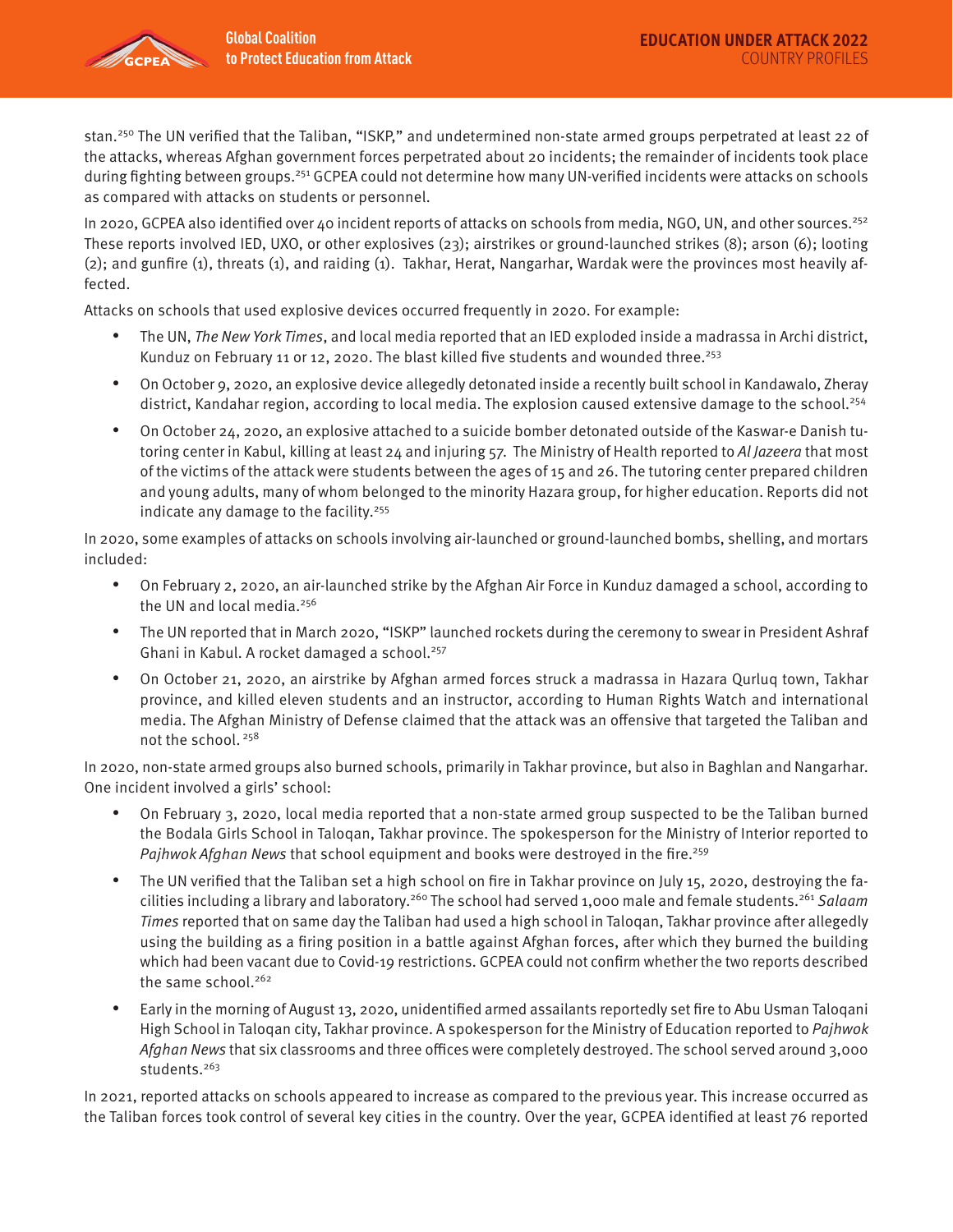incidents of attacks on schools from media, government, and NGO sources; around 40 attacks involved explosive weapons, three reports of threats, three reports of arson, one report of crossfire, and the rest undetermined.<sup>264</sup> The use of explosive weapons in attacks on schools harmed nearly 200 students and teachers, the majority of whom were women and girls. At the time of writing, UN data was only available between January and June 2021, when the UN verified 42 incidents of targeted or collateral attacks on schools and school personnel.<sup>265</sup>

Examples of attacks using explosive weapons in 2021 included:

- ACLED reported that around February 14, 2021, shelling struck a school playground in Khwaja Baha Wuddin, Takhar province, killing one student and injuring another.<sup>266</sup>
- On May 3, 2021, at least ten students were injured when a hand grenade reportedly detonated near the Mirman Nazo school in Farah city, according to international and local media sources.<sup>267</sup>
- On May 8, 2021, in one of the deadliest attacks on schools in Afghanistan in the reporting period, an armed group detonated three IEDs near Sayed-ul-Shuhada High School in Dasht-e-Barchi neighborhood, Kabul, as students exited the building at the end of the school day. As many as 90 people, were killed and another 240 were injured; reports indicated that the vast majority of casualties were female teenage students. Reports also indicated damage to school materials.<sup>268</sup>
- On or around May 15, 2021, unidentified gunmen allegedly burned a school in Nahr-i-Saraj district, Helmand province, according to local media and ACLED.<sup>269</sup>
- On August 8, 2021, airstrikes hit a school in Lashkargah city, Helmand province, according to the Associated Press; photographic evidence showed damage to the building and school materials, including computers.<sup>270</sup> Afghan armed forces acknowledged launching operations in the area but did not claim to have struck the school.
- On October 6, 2021, an explosive device detonated inside Mazharul Ulom religious school in Khost city, according to the UN and media sources. A student was allegedly attempting to defuse the bomb when it exploded. The attack killed one student and injured around 17 others. $271$

Examples of incidents involving arson, raids, or looting by alleged armed groups in 2021 included:

- On June 24, 2021, Save the Children reported that, in Kandahar province, dozens of schools had been burnt down, and an unexploded mortar shell had detonated, in Nangahar province, injuring six children.<sup>272</sup>
- On July 13, 2021, the Taliban allegedly burned down a girls' school in Ghazni city, according to local media.<sup>273</sup>
- Around September 5, 2021, the Taliban reportedly attacked the Afghanistan National Institute of Music,<sup>274</sup> The Institute was a specialized music school which also offered full academic instruction for students in Grades 4 through  $14.^{275}$

#### **Attacks on school students, teachers, and other education personnel**

During the 2020-2021 reporting period, GCPEA identified at least 27 incidents of attacks on school students, teachers, and other education personnel, five of which affected women and girls. These attacks appeared to remain somewhat constant with earlier years; GCPEA identified ten reported incidents of attacks on school students and teachers in 2019 and around 20 in 2018.<sup>276</sup> Reports included cases of targeted threats, abductions, or killings of education professionals by non-state armed groups, as well as improvised explosive devices along school routes.

In 2020, GCPEA identified reports of at least 16 attacks on school students, teachers, and other education personnel.<sup>277</sup> All of the incidents identified by GCPEA involved threats, abduction, or targeted killings of students or educators and over half of all reports took place between September and December 2020.This uptick at the end of 2020 corresponds with an overall increase in targeted assassinations by non-state armed groups coinciding with the beginning of intra-Afghan dialogue in September 2020. Examples included:

• On August 19, 2020, in Kabul, an explosive detonated, targeting a Ministry of Education car that was carrying the head of the Scientific Council of the Ministry of Education. Reports said that the explosion killed the official and his guard. $278$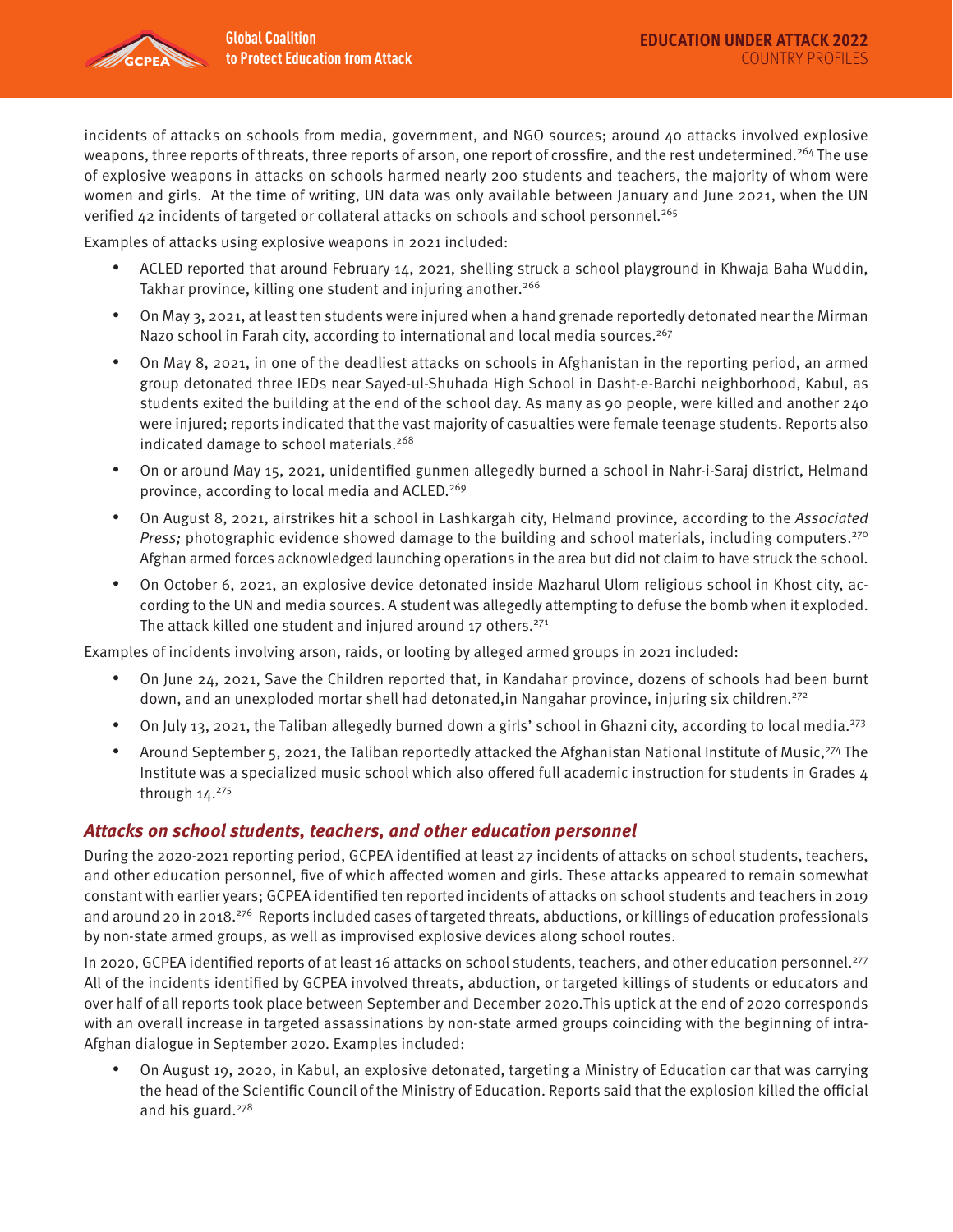

- On August 28, 2020, ISKP detonated a remote-controlled IED that targeted a teacher who was on his way home from school in Nangarhar province, according to the UN. The explosion wounded the teacher, who was targeted for his perceived opposition to ISKP, and a student.<sup>279</sup>
- On October 17, 2020, a non-state armed group alleged to be the Taliban reportedly killed a school principal and teacher at Shemar Secondary School in Taloqan city, Takhar province. According to media reports, the Taliban had targeted religious scholars and school teachers perceived to be in support of the government.<sup>280</sup>
- The UN verified that on October 24, 2020, the Taliban shot and killed a teacher while he was on his way home from a mosque in Balkh province. The teacher was targeted for his work at the Department of Education as well as for expressing opposing views to the Taliban.<sup>281</sup>

In 2021, GPCEA identified at least 11 reported incidents of attacks against educators, including threats, killings, and abductions.<sup>282</sup> Several incidents directly targeted female educators or educators providing education to girls. Examples included:

- On February 3, 2021, local media reported that unidentified armed assailants killed the principal of a private school in Jalalabad city, Nangarhar province.<sup>283</sup>
- The Aid Worker Security Database reported that on August 8, 2021, Taliban fighters kidnapped and tortured an administrator of a girls' school operated by an NGO in Khoja Lakan, Paghman district, Kabul province. The Taliban released the educator on August 11, 2021.<sup>284</sup>
- On an unspecified date in 2021, the Taliban made death threats to a female high school teacher who formerly taught mixed-gender sports in school, according to reports received by Amnesty International. The teacher, who went into hiding after receiving the threats, had also received a court summons.<sup>285</sup>
- Local media reported that on December 25, 2021, the Taliban detained approximately 150 high school students who were protesting the appointment of a new principal at their school in Zaranj, Nimroz province. In one report, the Taliban confirmed the arrest of the students but denied any violence against them.<sup>286</sup>

# **Military use of schools and universities**

GCPEA identified several reports of the military use of schools during the 2020-2021 reporting period, at a similar rate as in previous years. For example, the UN verified seven cases of military use of schools in 2019<sup>287</sup>and five cases in 2018.288

In 2020, the UN verified five cases of military use of schools.<sup>289</sup> Also in 2020, GCPEA identified qualitative reports from the UN that both non-state armed groups and Afghan armed forces or police used educational facilities for military purposes.290

In 2021, GCPEA identified at least nine reported incidents of military use of education facilities by Afghan security forces and non-state armed groups.<sup>291</sup> For example:

- On February 16, 2021, Afghan troops reportedly vacated Taliban forces from Babar school in Arghandab district, Kandahar region, according to the Ministry of Defense.<sup>292</sup>
- The Swedish Committee for Afghanistan reported in June 2021 that a resource center for teachers that it operated inside a government school in Qarabagh district, Ghazni province, had been occupied by the Taliban for at least two months.<sup>293</sup>
- Amnesty International received reports that the Taliban used four schools for military purposes during fighting for territorial control: two high schools in Sar-e-Pul city, one high school in Kunduz city, and one high school in Alishing district, Lagman province.<sup>294</sup> GCPEA could not determine the dates and duration of the use.
- The New York Times reported that the Taliban seized the American University in Afghanistan's campus on or shortly after August 15, 2021, and that it remained occupied at the end of September 2021.The Taliban allegedly replaced the university's own flag with the armed group's flag.<sup>295</sup>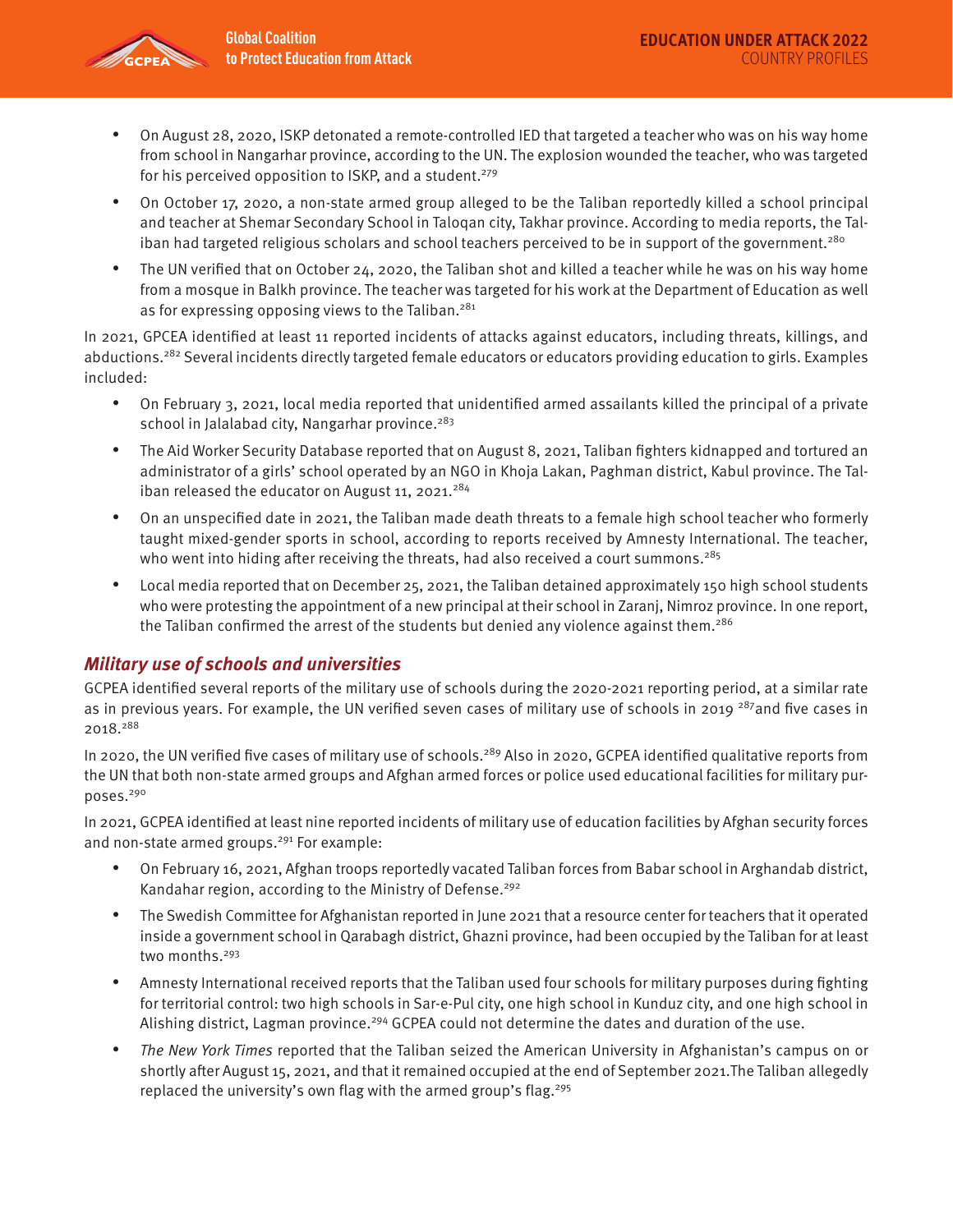

## **Attacks on higher education**

For the 2020-2021 reporting period, GCPEA identified at least 25 incidents of attacks on higher education in Afghanistan, 16 of which were attacks on higher education students and staff and nine of which were attacks on facilities. Non-state armed groups continued to attack scholars and students during the reporting period or used explosive devices or arson to damage tertiary education facilities. Attacks on higher education increased slightly as compared to the previous reporting period, where GCPEA identified six attacks on higher education in 2019 and ten in 2018.296

In 2020, GCPEA identified at least ten incidents of attacks on higher education, which included four attacks on higher education students and personnel<sup>297</sup> and six incidents of attacks on higher education facilities. These incidents took place in Baghlan, Ghor, Kabul, Kandahar, Kunduz, Nangarhar, Paktia, and Wardak provinces.

Examples of attacks on higher education facilities in 2020 included:

- On March 23, 2020, an explosive device attached to a motorcycle reportedly detonated outside the gates of Paktia University, in Gardez city, Paktia province, according to Scholars at Risk and The New York Times. A police officer was killed and a civilian was injured, though the reports did not state whether the civilian was a student or staff at the university.<sup>298</sup>
- On November 2, 2020, gunmen stormed Kabul University campus where they detonated explosives, engaged in gunfight with state security forces, and held dozens of students and staff hostage in classrooms. The attack, later claimed by the Islamic State, lasted over five hours; at least 22 students were killed and over 22 wounded.299

Examples of attacks on higher education staff in 2020 included:

- Scholars at Risk reported that on June 2, 2020, an explosive device was placed inside a mosque in Kabul, killing a professor at Kabul University who was a religious scholar and Imam at the mosque. According to Scholars at Risk, security professionals deemed the attack as targeted and following a pattern of other attacks on religious scholars and intellectuals.300
- On September 4, 2020, unidentified assailants reportedly shot and killed a professor of Pashto literature at the University of Nangarhar, in Khogyani district, Nangarhar province. According to Scholars at Risk, the professor was on his way to work at the university when the attack occurred.<sup>301</sup>

In 2021, GCPEA identified at least 15 incidents of attacks on higher education which included three reported attacks on university facilities and twelve reported attacks on higher education faculty and students.<sup>302</sup> Targeted killings of professors appeared to increase in 2021 as compared to 2020. GCPEA also identified reports of threats against female scholars and students after the Taliban gained control of the country in August 2021.

Attacks on higher education personnel in 2021 included.

- On February 18, 2021, a Kabul university lecturer was reportedly killed when an explosive device placed on his car detonated while he was driving near the university. Scholars at Risk noted that the identity of a second victim was not confirmed, with some reports alleging that the passenger was another lecturer and others claiming that it was a student. 303
- On March 16, 2021, media reported that unidentified gunmen shot at a university bus traveling in Pol-e-Khomri district, Baghlan province. The bus driver and a student died, and six other students were injured. The students and teachers were traveling to Baghlan University where they were members of the Faculty of Agriculture.304
- Scholars at Risk and media sources reported that on May 29, 2021, an explosive device attached to a minibus carrying students and staff of Al-Beroni University exploded in Parwan province. The blast killed at least three university staff and injured several students who were traveling from Parwan province to the university in Kapisa province. The government claimed that the attack was targeted and carried out via a remote-control, however no group claimed responsibility.305
- On August 17, 2021, Taliban soldiers positioned themselves in front of Herat University and barred female students and educators from entering campus, according to Scholars at Risk and The New York Times.<sup>306</sup>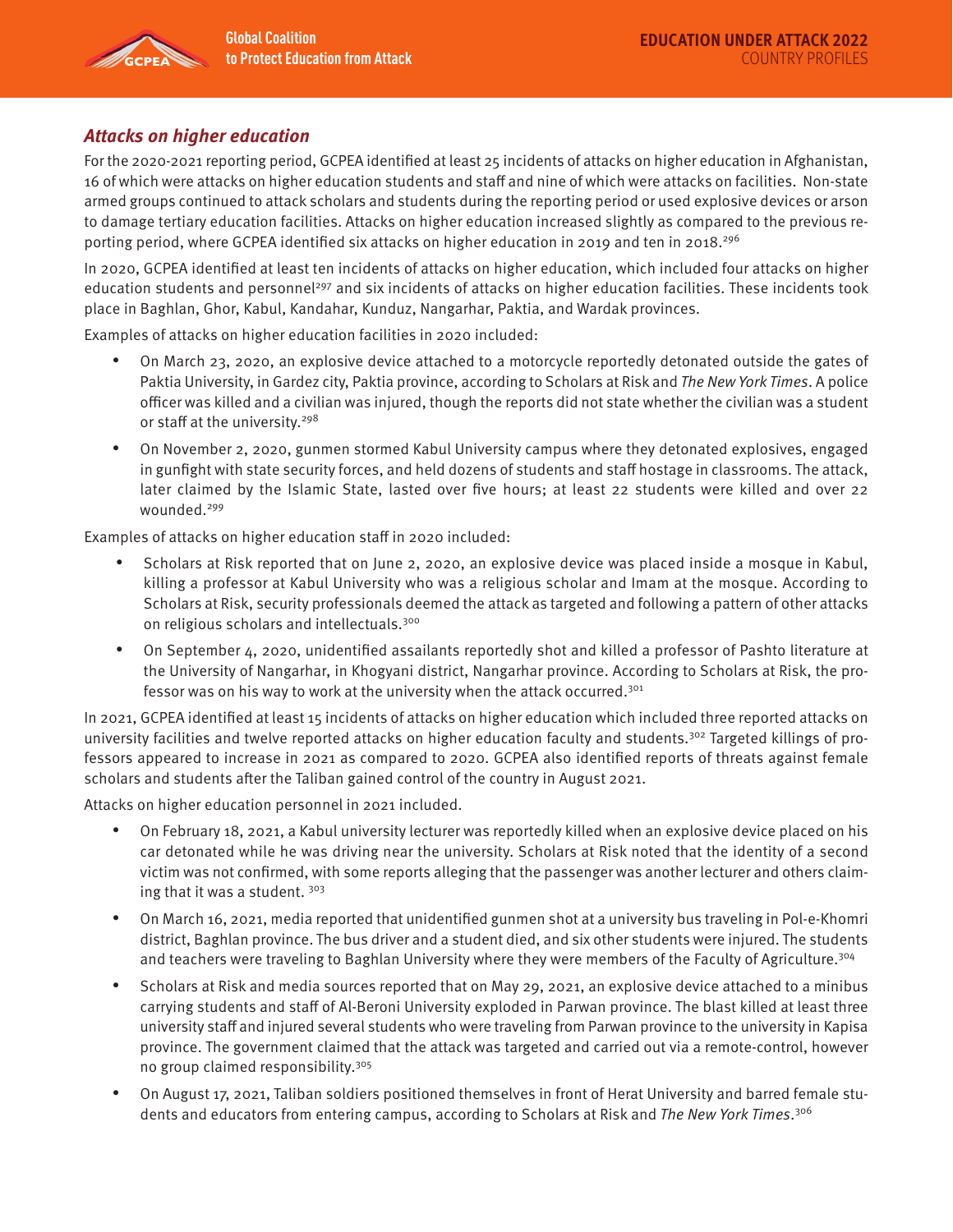

- In September 2021, an Afghan academic published a brief in the academic journal Nature on the potential implications of Taliban rule on maternal healthcare and named an Afghan university in her list of affiliated institutions. Following publication, colleagues at the Afghan university reported receiving threats.<sup>307</sup>
- On November 3, 2021, Taliban soldiers allegedly beat and opened gunfire on a professor of a Kateb Private University in Kabul. The professor told the media that the Taliban had targeted him for wearing a "Western" style suit and collaborating with foreign universities. Some reports also claimed that the university's dean was injured in the attack.308

Attacks on higher education facilities in 2021 included:

- Local media reported that on February 2, 2021, an unidentified armed group burned down the Peace and Freedom Business Institute in Daka town, Momandara district, Nangarhar province. The governor of Nangarhar reported that the fire damaged two classrooms and some equipment.309
- Local media reported that on April 18, 2021, a rocket fell next to the Sharia Faculty building at Kabul University, in Kabul city. No injuries were reported.<sup>310</sup>

- 233 UNAMA, "Afghanistan: Protection of Civilians in Armed Conflict Midyear Update: 1 January to 30 June 2021," UNAMA, July 2021, p.1.
- 234 "Afghanistan: Targeted Killings of Civilians Escalate," Human Rights Watch press release, March 16, 2021.
- <sup>235</sup> "Afghanistan: Threats of Taliban Atrocities in Kandahar," Human Rights Watch news release, July 23, 2021. Human Rights Watch, "No Forgiveness for People Like You": Executions and Enforced Disappearances in Afghanistan under the Taliban, (Human Rights Watch: New York, November 30, 2021).
- <sup>236</sup> OCHA, Humanitarian Response Plan 2020 Year-End Monitoring Report, (Kabul: OCHA, March 2021), p. 5.

<sup>237</sup> "'Let us eat': Afghan protesters call for release of frozen assets," Al Jazeera, December 21, 2021. "UN chief warns millions of Afghans are on 'verge of death'," Al Jazeera, January 13, 2022.

<sup>238</sup> "Afghanistan: Number of malnourished children at Save the Children clinics doubled since August," Save the Children news release, January 19, 2022.

- <sup>239</sup> "The situation of children and women in Afghanistan," UNICEF Afghanistan facts and figures, 2020.
- 240 "Afghanistan Humanitarian Situation Report No. 3 January 1 December 31, 2020," UNICEF, January 2021, p. 1. "Humanitarian Action for Children Afghistan, UNICEF, December 2020, p. 2.
- <sup>241</sup> UNAMA, Afghanistan: Protection of Civilians in Armed Conflict Annual Report 2020, p. 39.

242 Information received from a UN respondent on July 25, 2021.

<sup>227</sup> Human Rights Watch, World Report 2021: Events of 2020, (New York: Human Rights Watch, January 2021), Afghanistan chapter.

<sup>&</sup>lt;sup>228</sup> "Afghan government, Taliban agree to further peace talks," Deutsche Welle, July 18, 2021. Nasser Karimi and Rahim Faiez, "Iran hosts high-level Afghan peace talks as fighting surges," AP News, July 7, 2021.

<sup>&</sup>lt;sup>229</sup> "Secretary-General's Remarks to the Security Council on Afghanistan," UNAMA news release. "Fear Spreads in Kabul as Taliban Take Charge," The New York Times, August 16, 2021. UNAMA, "Afghanistan: Protection of Civilians in Armed Conflict Midyear Update: 1 January to 30 June 2021," UNAMA, July 2021, p. 2

<sup>&</sup>lt;sup>230</sup> UNAMA, Afghanistan: Protection of Civilians in Armed Conflict Annual Report 2020, (Kabul: UNAMA and OHCHR, February 2021), p. 11.

<sup>&</sup>lt;sup>231</sup> Patricia Grossman, "Attacks Targeting Afghan Civilians Spread Terror," Human Rights Watch dispatch, February 23, 2021. "Agreement for Bringing Peace to Afghanistan between the Islamic Emirate of Afghanistan which is not recognized by the United States as a state and is known as the Taliban and the United States of America," United States of America State Department, February 29, 2020.

<sup>&</sup>lt;sup>232</sup> "Disturbing spike' in Afghan civilian casualties after peace talks began: UN report," UN news release, February 23, 2021. UNAMA, Afghanistan: Protection of Civilians in Armed Conflict Annual Report 2020, p. 11.

<sup>&</sup>lt;sup>243</sup> Human Rights Watch, "You Have No Right to Complain": Education, Social Restrictions, and Justice in Taliban-Held Afghanistan, (New York: Human Rights Watch, June 2020).

<sup>&</sup>lt;sup>244</sup> UNICEF," Afghanistan Humanitarian Situation Report 16-30 September 2021," November 4, 2021, p. 1. "Taliban say Afghan boys' schools to reopen, no mention of girls," Reuters, September 17, 2021. Lee Keath, "Unique effort reopens girls' schools in an Afghan province," AP, December 21, 2021.

<sup>&</sup>lt;sup>245</sup> Human Rights Watch, World Report 2022: Events of 2021 (New York: Human Rights Watch, January 2022) Afghanistan chapter.

<sup>&</sup>lt;sup>246</sup> Shadi Khan Saif, "University teachers unpaid, academic activities stalled," University World News, December 2, 2021.

<sup>&</sup>lt;sup>247</sup> UN General Assembly and Security Council, "Children and Armed Conflict: Report of the Secretary General," A/73/907-S/2019/509, June 20, 2019, para. 23.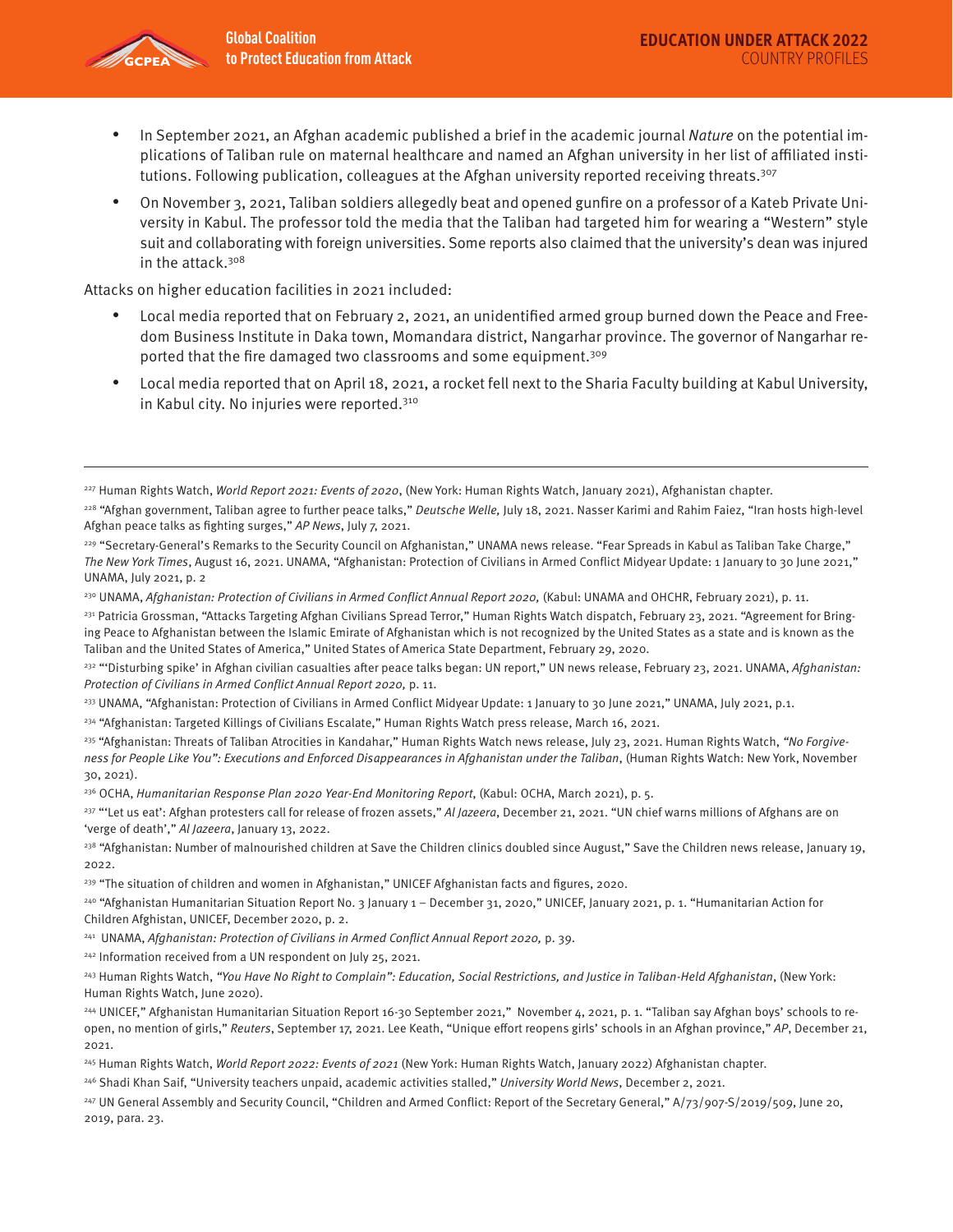

248 UNAMA, Annual Report on the Protection of Civilians in Armed Conflict: 2019, February 2019, p. 27. UN General Assembly and Security Council, "Children and Armed Conflict: Report of the Secretary General," A/74/845-S/2020/525, June 9, 2020, para. 22.

<sup>249</sup> GCPEA, "The impact of explosive weapons on education: A case study of Afghanistan," GCPEA, September 7, 2021.

<sup>250</sup> UNAMA, Afghanistan: Protection of Civilians in Armed Conflict Annual Report 2020, p. 38.

<sup>251</sup> UNAMA, Afghanistan: Protection of Civilians in Armed Conflict Annual Report 2020, p. 38.

<sup>252</sup> A full list of references can be found on GCPEA's website, https://protectingeducation.org/wp-content/uploads/eua\_2022\_references.pdf

<sup>253</sup> Bakhtar News Agency, as cited in ACLED, Event ID AFG43987. OCHA, "Afghanistan Weekly Humanitarian Update, 10-16 February," p. 1. "Afghan War Casualty Report: February 2020," The New York Times Magazine, March 5, 2020.

<sup>254</sup> Basher Ahmad Naadem, "Taliban destroy newly constructed school in Kandahar," Pajhwok Afghan News.

255 A full list of references can be found on GCPEA's website, [https://protectingeducation.org/wp-content/uploads/eua\\_2022\\_references.pdf](https://protectingeducation.org/wp-content/uploads/eua_2022_references.pdf) 

256 UNAMA, "Afghanistan Protection of Civilians in Armed Conflict First Quarter Report: 1 January - 31 March 2020," p. 9. Ajmal Kakar, "Parts of school, clinic damaged in Kunduz airstrike: Officials," Pajhwok Aghan News, February 3, 2020.

<sup>257</sup> UNAMA, Afghanistan: Protection of Civilians in Armed Conflict Annual Report 2020, p. 38.

<sup>258</sup> "Afghanistan conflict: 'Children among dead' in air strike on school," BBC News, October 22, 2020. Ahmed Mengli, Adela Suliman and Saphora Smith, "Afghan government denies children among the dead after military airstrike," NBC News, Occtober 22, 2020. "Afghan air raid kills at least 12 in mosque: Officials," Al Jazeera, October 22, 2020. "Afghanistan: Vice President Threatens Those Reporting Civilian Deaths," Human Rights Watch news release, October 22, 2020.

<sup>259</sup> Pajhwok Afghan News, as cited in ACLED, Event ID AFG43671. Ajmar Kakar,"Taliban set fire to girls' school in Takhar: Rahimi," Pajhwok Afghan News, February 3, 2020. "Taliban torch school in Takhar, continue campaign against girls' education," Salaam Times, February 5, 2020.

<sup>260</sup> UNAMA, Afghanistan: Protection of Civilians in Armed Conflict Annual Report 2020, p. 38.

<sup>261</sup> UNAMA, Afghanistan: Protection of Civilians in Armed Conflict Annual Report 2020, p. 38.

<sup>262</sup> "Taliban set fire to high school in Takhar, burning 10,000 books," Salaam Times, July 17, 2020.

<sup>263</sup> Ajmal Kakar, "Gunmen set alight high school in Takhar," Pajhwok Aghan News, August 13, 2020. Information from a confidential source and not otherwise available.

264 A full list of references can be found on GCPEA's website, [https://protectingeducation.org/wp-content/uploads/eua\\_2022\\_references.pdf](https://protectingeducation.org/wp-content/uploads/eua_2022_references.pdf) 

<sup>265</sup> "Afghanistan Protection of Civilians in Armed Conflict Midyear Update: 1 January to 30 June 2021,"UNAMA, July 26, 2021, p.11.

<sup>266</sup> Information on file. Voice of Jihad, as cited in ACLED, Event ID AFG51816.

<sup>267</sup> TOLO News; Afghan Islamic Press News Agency, as cited in ACLED, Event ID AFG54085. "18 Injured In Grenade Blast Near School in Farah,' Reporterly, May 3, 2021. Haley Yamada, "Bomb explodes near a school in western Afghanistan," ABC News, May 4, 2021.

<sup>268</sup> Afghan Voice Agency; Afghan Islamic Press News Agency; GardaWorld; AP; Anadolu Agency; New York Times; Shamshad TV; Afghanistan Times; Xinhua; Kabul Now; AFP; TOLO News, as cited in ACLED, Event ID AFG54302. Jennifer Deaton and Sheena McKenzie, "Death toll rises to 85 in Afghanistan girls' school bomb attack," CNN, May 10, 2020. "Afghans hold funeral for victims of Kabul school bomb blasts," Al Jazeera, May 9, 2021. Thomas Gibbons-Neff and Najim Rahim, "Bombing Outside Afghan School Kills at Least 90, With Girls as Targets," The New York Times, May 8, 2021. "Urgent to Protect Girls & Education in Conflict Said UN Officials After Deadly Attack in Afghanistan," Office of the SRSG CAAC, May 12, 2021. "Car bombing at Afghan school in Kabul kills 55, injures over 150," Reuters, May 8, 2021.

<sup>269</sup> Rizwanullah Bilal, "School set alight in Nahr-i-Saraj district of Helmand," Pajhwok Afghan News, May 15, 2021. Twitter; Liveuamap; Afghan Islamic Press News Agency, as cited in ACLED, Event ID AFG54460 (data downloaded June 8, 2021).

<sup>270</sup> Associated Press, "Official: Airstrikes in south Afghanistan hit clinic, school," The Independent, August 8, 2021. Rahim Faiez and Brian Rohan, Associated Press, "Taliban Takes Key Northern Afghan Cities as Battles Rage On," US News, August 8, 2021.

<sup>271</sup> Afghan Islamic Press News Agency; Shafaqna; Republic World; Xinhua, as cited in ACLED, Event ID AFG62122. "Blast in Afghanistan's Khost province kills 1, wounds 17," Xinhua, October 7, 2021. Samya Kullab and Tameem Akghar, "IS bomber kills 46 inside Afghan mosque, challenges Talibans," AP, October 8, 2021. "Afghanistan: UN chief condemns 'horrific' attack at Kunduz mosque," UN News, October 8, 2021.

<sup>272</sup> "Afghanistan: Thousands of Children Losing Access to Education as Schools Attacked in Escalating Conflict," Save the Children statement, June 24, 2021.

<sup>273</sup> Zahra Rahimi, "Taliban Control Spin Boldak Crossing in Kandahar: Sources," Tolo News, July 14, 2021.

274 AFP, as cited in ACLED, Event ID AFG61958 (data downloaded January 18, 2022). Jhanvi Mehtalia, "Viral pics: Taliban destroys musical instruments in Afghanistan's National Institute," Yahoo News, September 9, 2021. "Feeling threatened, Kabul musicians flee, abandoning their instruments (Se sentant menacés, les musiciens de Kaboul fuient en abandonnant leurs instruments)," France Info, September 16, 2021.

275 Afghanistan National Institute of Music, Educational Programs,<https://www.anim-music.org/educational-programs>(accessed January 20, 2022).

<sup>276</sup> GCPEA, *Education under Attack 2020*, Afghanistan chapter.

277 A full list of references can be found on GCPEA's website, [https://protectingeducation.org/wp-content/uploads/eua\\_2022\\_references.pdf](https://protectingeducation.org/wp-content/uploads/eua_2022_references.pdf) 278 Information from a confidential source and not otherwise available. Fahim Ahmed and Fatima Faizi, "Afghan War Casualty Report: August 2020," The New York Times Magazine, August 28, 2020. Bakhtar News Agency; Pajhwok Afghan News; Afghan Islamic Press News Agency, as cited in ACLED, Event ID AFG47118 (data downloaded October 19, 2020).

279 UNAMA, Afghanistan: Protection of Civilians in Armed Conflict Annual Report 2020, (Kabul: UNAMA and OHCHR, February 2021), p. 38.